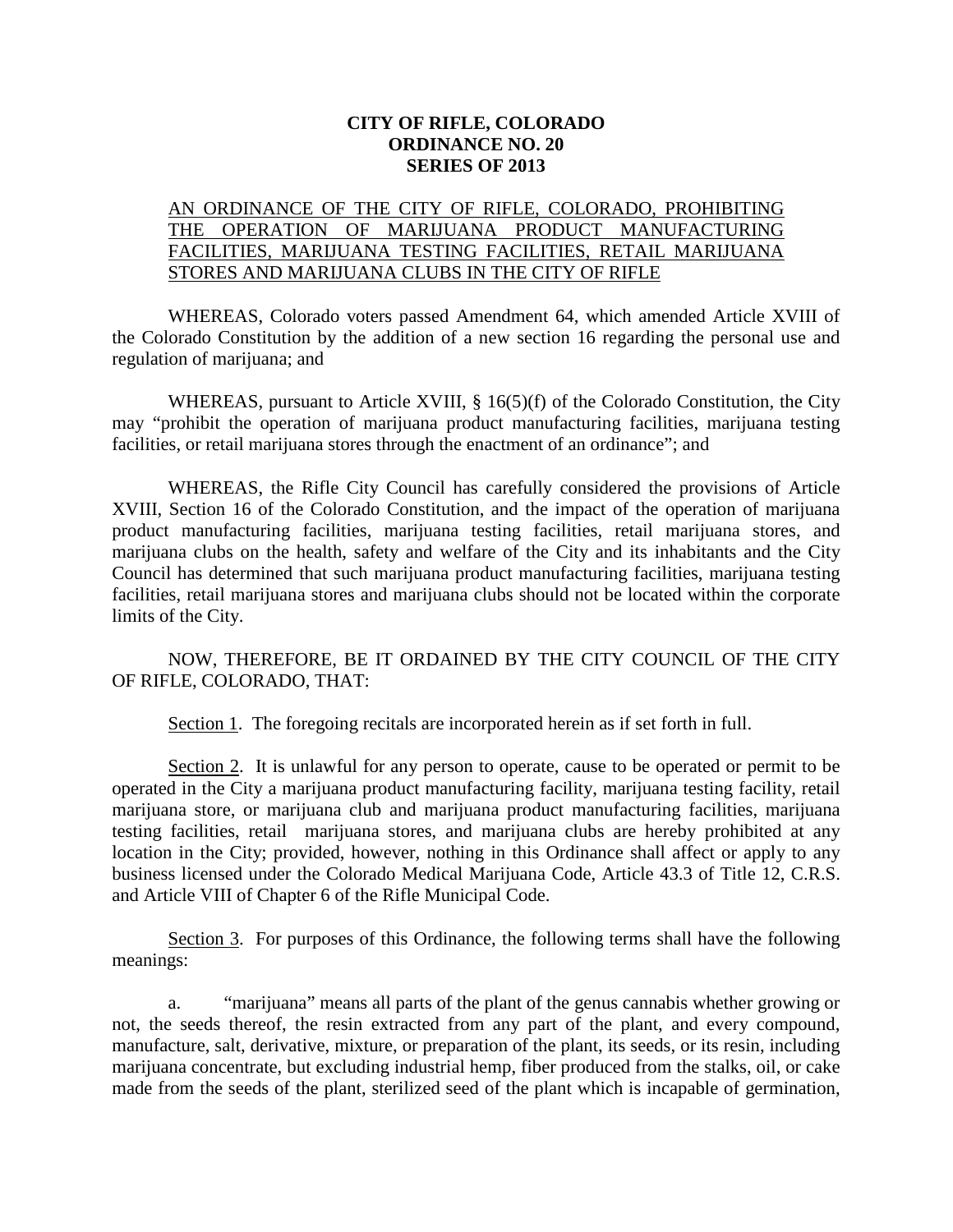or the weight of any other ingredient combined with marijuana to prepare topical or oral administrations, food, drink or other product.

b. "Marijuana testing facility" means a facility licensed to analyze and certify the safety and potency of marijuana.

c. "Marijuana product manufacturing facility" means a facility licensed to purchase marijuana; manufacture, prepare and package marijuana products; and sell marijuana and marijuana products to other marijuana product manufacturing facilities and to retail marijuana stores, but not to consumers.

d. "Retail marijuana store" means a facility licensed to purchase marijuana from marijuana cultivation facilities and marijuana and marijuana products from marijuana product manufacturing facilities and to sell marijuana and marijuana products to consumers.

e. "Marijuana club" means a place not used for residential purposes where individuals gather to consume or grow marijuana, regardless of whether such place calls itself private or public or charges an admission or membership fee.

Section 4. If any part, section, subsection, sentence, clause or phrase of this Ordinance is for any reason held to be invalid, such decision shall not effect the validity of the remaining portions of this Ordinance; and the City Council hereby declares it would have passed this Ordinance, and each part, section, subsection, sentence, clause or phrase thereof, regardless of the fact that any one or more parts, sections, subsections, sentences, clauses or phrases be declared invalid.

Section 5. The City further determines that the adoption of this Ordinance is in the best interests and necessary to protect the health, safety and welfare of the citizens of the City of Rifle. The City also hereby finds, determines and declares that it has the power to adopt this Ordinance pursuant to Article XVIII,  $\S 16(5)(f)$  and Article XX of the Colorado Constitution, the Home Rule Charter of the City of Rifle and the Local Government Land Use Control Enabling Act, Article 20 of Title 29, C.R.S., Section 31-15-401, C.R.S. (concerning municipal police powers), and Section 31-15-501 (concerning municipal power to regulate businesses).

INTRODUCED on October 16, 2013, read by title, passed on first reading, and ordered published by title as required by the Charter.